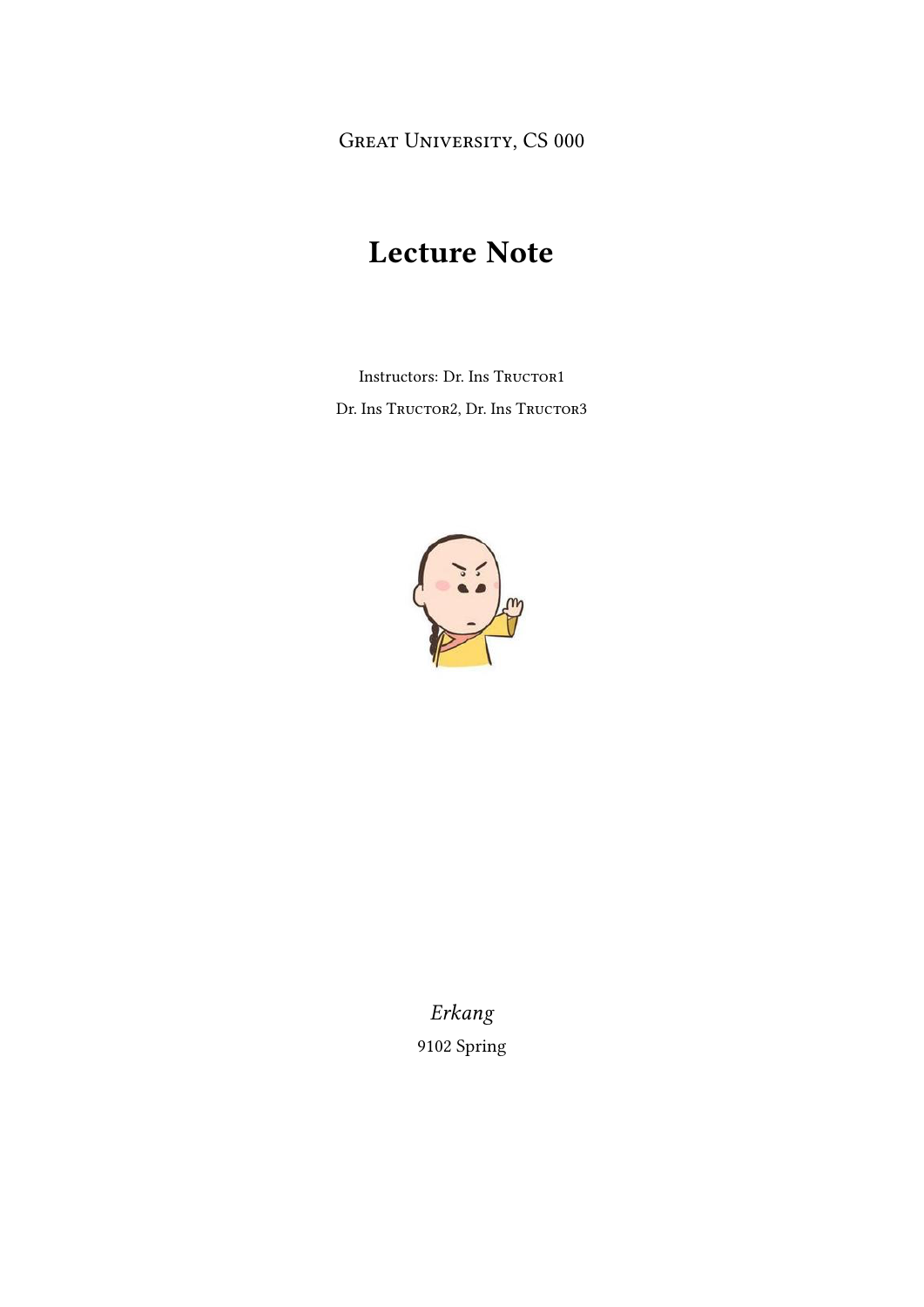# **Contents**

| 1 Introduction to Easy Class<br>$\sim$ 3 |  |  |  |
|------------------------------------------|--|--|--|
|                                          |  |  |  |
|                                          |  |  |  |
|                                          |  |  |  |
|                                          |  |  |  |
|                                          |  |  |  |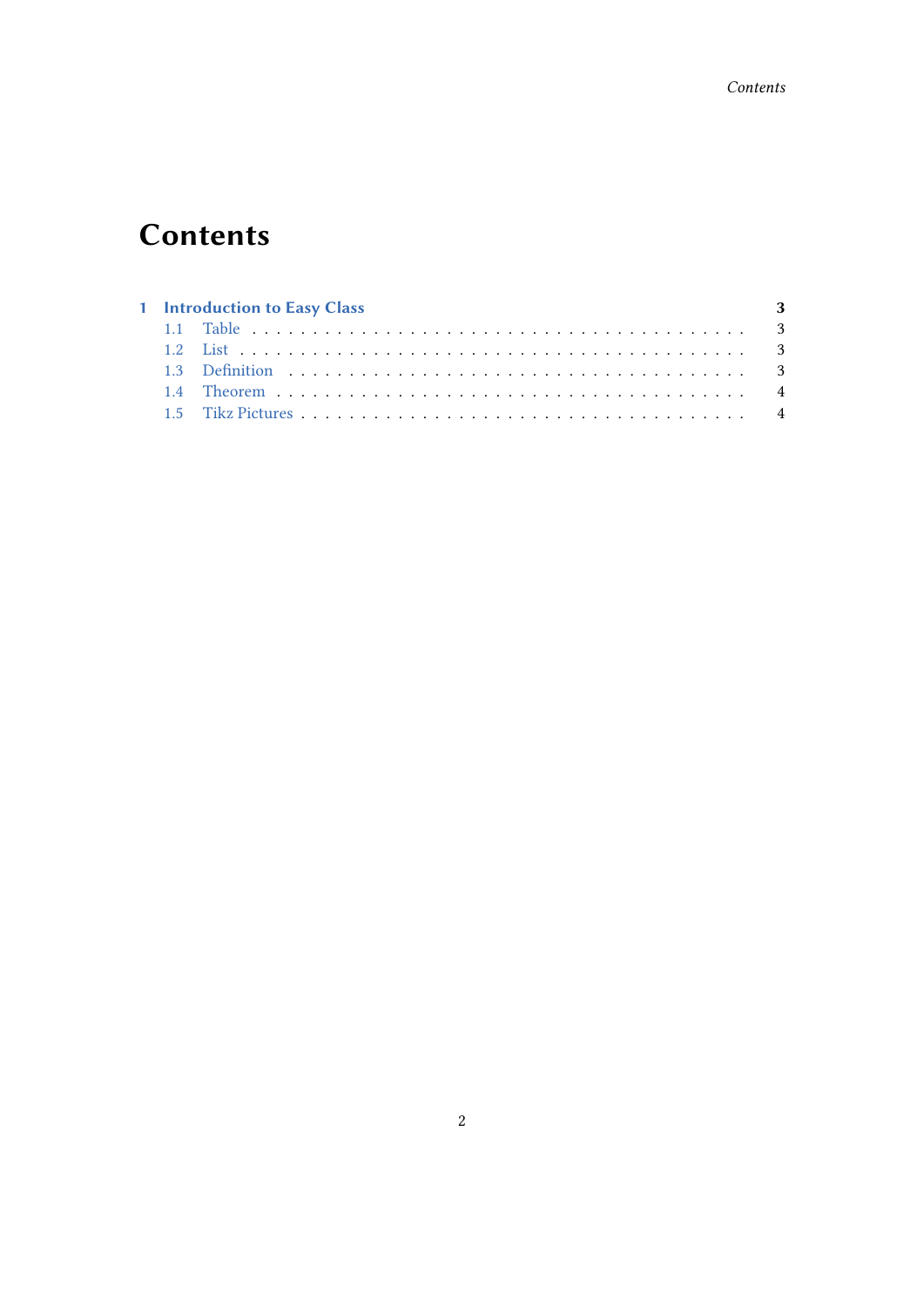# <span id="page-2-0"></span>1 Introduction to Easy Class

#### <span id="page-2-1"></span>1.1 Table

|       | Right   Left   Longlonglonglonglonglonglonglong longlonglonglonglong- |
|-------|-----------------------------------------------------------------------|
|       | longlonglonglonglonglonglong longlonglonglonglonglong                 |
| Right | Left   Longlonglonglonglonglonglong longlonglonglonglonglonglong-     |
|       | long longlonglonglong longlonglonglonglonglonglonglong                |

Table 1.1: This is a caption

### <span id="page-2-2"></span>1.2 List

This is a List:

- Bullet 1: Bullet 1 is bullet 1.
- Bullet 2: Bullet 2 is bullet 2.

## <span id="page-2-3"></span>1.3 Definition

Definition 1. DEFINITION NAME: This is a definition.